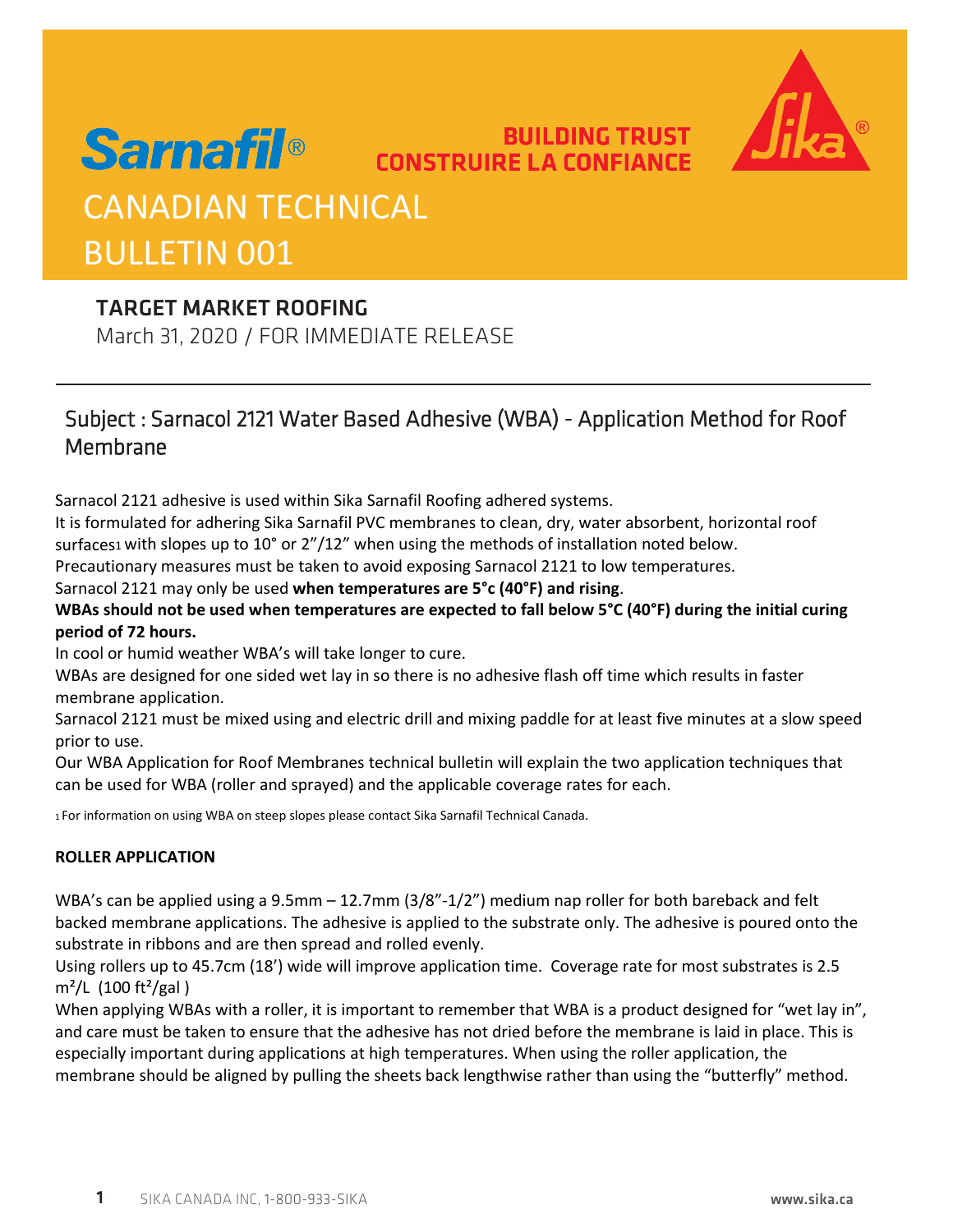### **BUILDING TRUST CONSTRUIRE LA CONFIANCE**



**The "butterfly" method is not accepted by Sika Sarnafil Canada** as it will result in long open times likely resulting in dry laid membrane.

To insure a wet lay in, it is recommended that only 0.9 - 1.2 m (3-4 ft) at a time is coated out ahead of the membrane. The membrane is then rolled into the adhesive while it is still wet and immediately broomed into place with a medium bristle push broom to work out any air bubbles. Push the broom down the center of the sheet then broom out from the center on both sides. Immediately after brooming, roll the membrane in both directions with a minimum 45 kg (100 lb). steel, membrane roller. Clean any adhesive residue on the seams while still wet and before welding. If the adhesive dries in the seam it will require a solvent to clean it.

#### **SPRAY APPLICATION**

WBAs can also be applied using an airless spray applicator. Spraying WBA maximizes coverage rates for the best material consumption.

#### **Equipment**

Typically, airless sprayers are characterized by their spray rate, listed as gallons per minute (GPM) and their maximum pressure, listed in pounds per square inch (PSI). To spray WBAs the airless sprayer must be able to generate pressure up to **211 kg/cm²** (**3000 PSI)** and should be able to deliver a minimum of **5.6 L/min (1.5 GPM).** Larger units will allow for longer hose runs and increased production.

The hose for pumping WBA should be a minimum of 12.7mm (1/2") diameter coming out of the machine then reducing down to a 3.1m (10') long 9.5mm (3/8") whip leading up to the gun will make it easier to control. Always check with the equipment manufacturer for their recommendations. WBA has a high viscosity and may clog the filters of the airless sprayer. It is recommended that all filters in the spray rig and spray gun be removed. When the filters are removed it is important to keep debris out of the adhesive container to prevent clogging at the spray tip.

Always check with the manufacturer before making any modifications to the equipment.

Before use, always read the spray equipment manufacturer's product literature, labels and other information.

#### **Spray gun**

The gun should be recommended by the manufacturer for use with the specific airless sprayer. An extension wand can be added to most guns to make spraying more comfortable and to keep the spray away from the operator.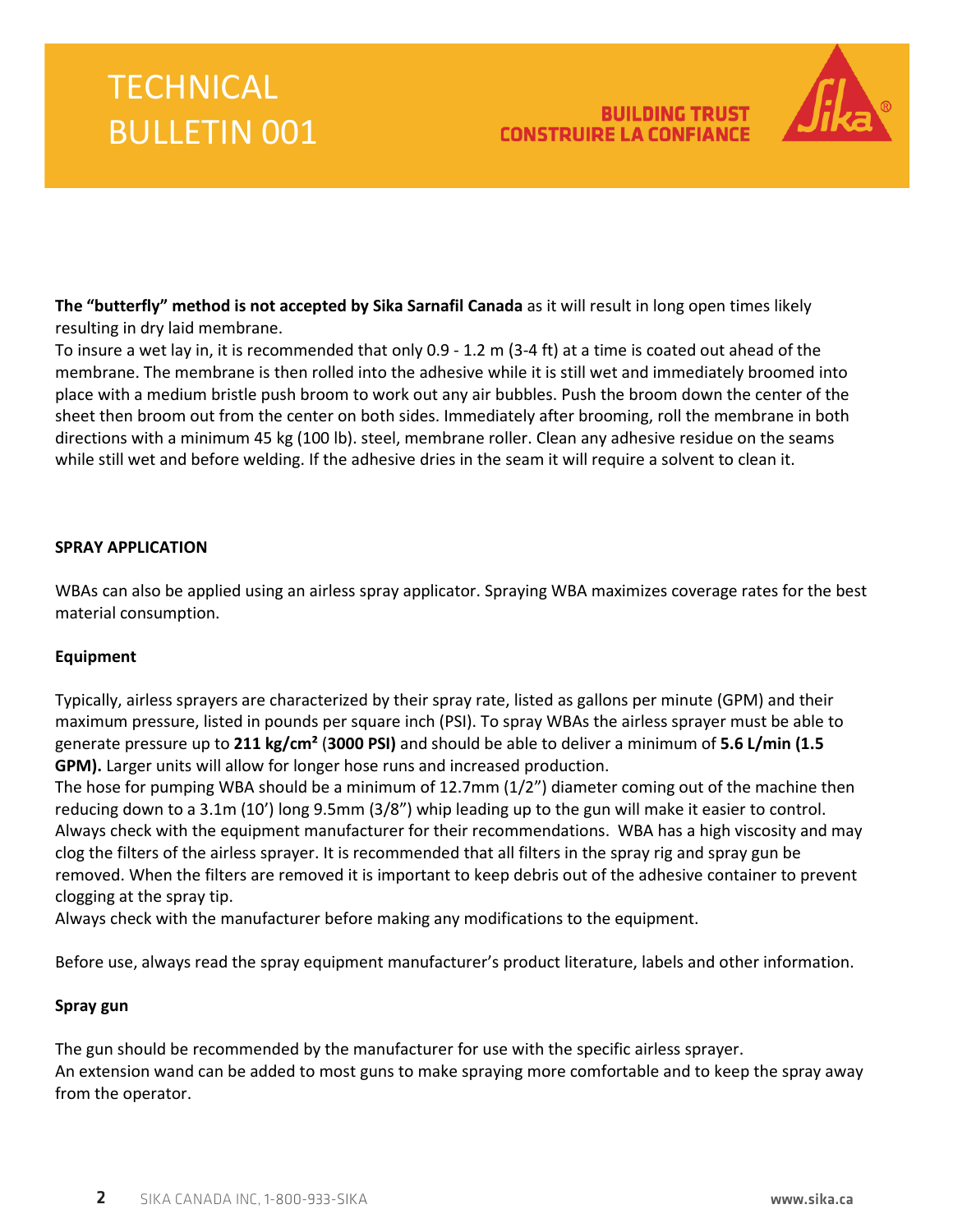### **BUILDING TRUST CONSTRUIRE LA CONFIANCE**



In addition, a swivel tip allows for proper angling of the spray pattern.

The spray tip will ultimately determine the flow rate of the adhesive. A tip that is too small will result in clogging. A tip size of .68 - .88 mm (.027-.035 inches) should be the minimum orifice opening, however, the tip size can be increased to 1.1mm (.045 inches) for greater output.

The fan pattern size is to be determined by the user.

A bigger fan pattern will cover more area faster but will be more difficult to control and will be more prone to overspray.

Generally, a fan pattern of 25.4 – 30.5 cm (10-12 inches) wide held one foot (30.5cm) off the substrate works well.

Consult the airless sprayer manufacturer for compatible tips and sizes.

Many tips are reversible for self-cleaning. If clogged, engage trigger lock, reverse tip, disengage trigger lock and pull trigger to pump coating through orifice at high pressure to blow out dried/clogged material. To achieve 3.3 – 2.5 m<sup>2</sup>/L (133 – 100 ft<sup>2</sup>/gal) coverage the wet mil thickness of the adhesive should be approximately 12-16 mils wet.

#### **Coverage rate**

Once the tip size and fan pattern are determined the typical coverage rate of  $3.3\text{m}^2/\text{L}$  (133 ft<sup>2</sup>/gal) should be achieved but will be dictated by the walking speed of the operator as well as the substrate porosity. Structural Concrete and Insulated Concrete will result in a typical coverage rate of  $2.5 \text{m}^2/\text{L}$  (100 ft<sup>2</sup>/gal). Counting the pails used is generally the best method to confirm the coverage rate. However, overspray and bounce back may result in lower coverage than indicated by counting pails. It is recommended that a wet mil thickness gage be used to confirm adhesive thickness.

By rolling the membrane back evenly there is very little chance of dry laying the sheet as brooming and weighted rolling can follow immediately behind the sheet while the adhesive is wet.

This method requires fewer workers to install and is also less likely to induce air bubbles compared with pulling the sheets back onto the other half.

This is typically a 5-man operation.

1- Spray operator

1- Hose man/monitor keeping the hose out of the way and alerting the spray operator of roof obstacles and roof perimeter.

1- Man rolling membrane into place and following right behind with a weighted roller.

1- Man assisting with brooming/rolling and making sure any overspray is quickly removed from the seam area of the preceding sheet.

1- Man attending the spray rig and assuring adhesive is mixed and the spray bucket is full.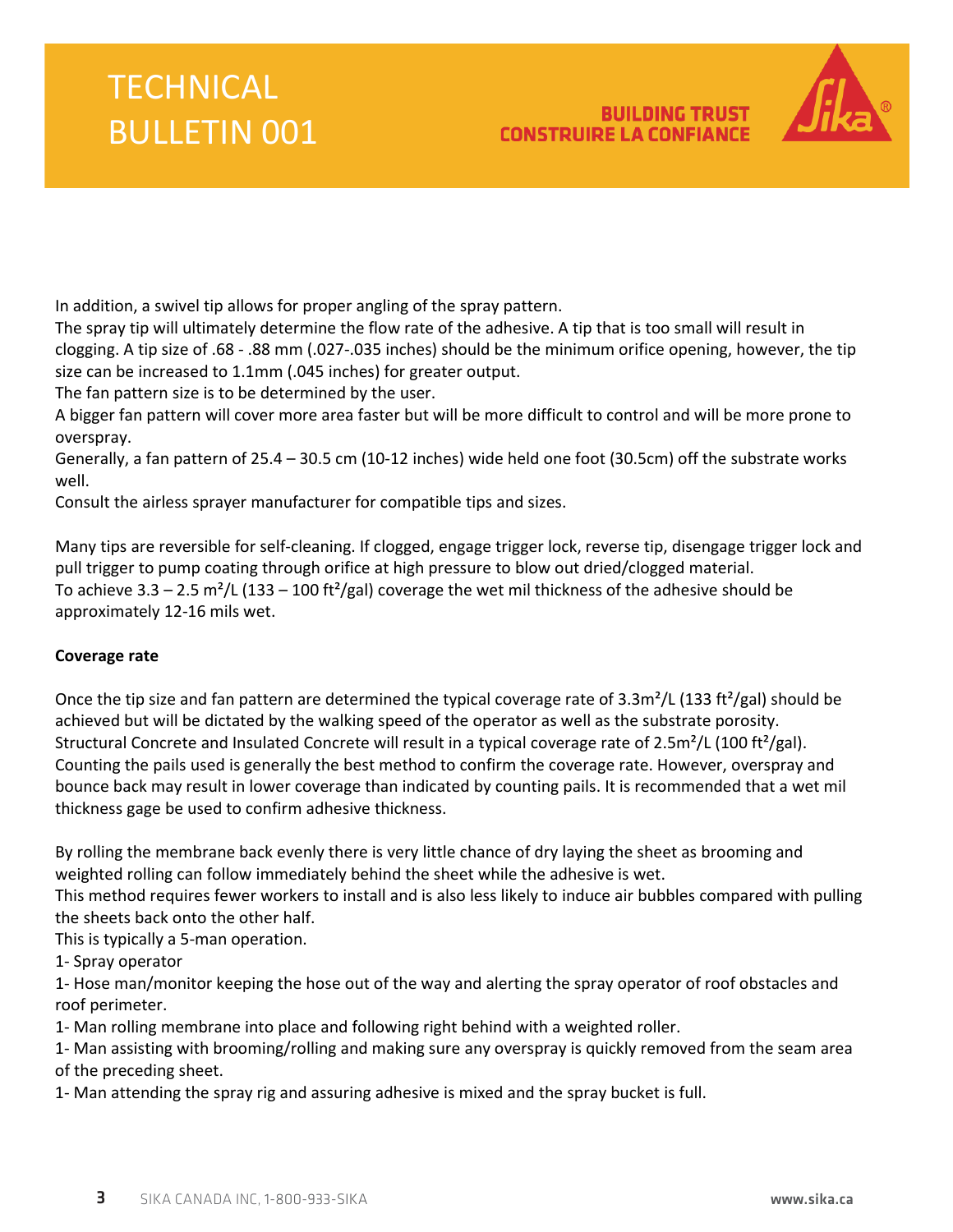### **BUILDING TRUST CONSTRUIRE LA CONFIANCE**



#### Application

Prepare the membrane to be adhered by aligning as many rolls as are to be installed in a day. Unroll the membrane completely and position to achieve the required overlap. Either roll-back or pull-back the membrane lengthwise, 1/2 way (15.2m[50'] of a 30.5m [100'] roll). If the membrane can be rolled back evenly as opposed to pulled back, this is the preferred method. By rolling back the membrane rather than pulling the sheet onto the other half, the adhesive application can be done with fewer workers and can be rolled immediately after adhesive application. Do not use the "barn door" method of opening the sheets when spraying WBA as this will result in long open times and likely dry laid membrane.

This method requires a minimum of 6 workers.

1- Spray operator

1- Hose man/monitor keeping the hose out of the way and alerting the spray operator of roof obstacles and roof perimeter.

2- Men pulling the sheet into place.

1- Man brooming/rolling with a weighted roller.

1- Man attending spray rig and assuring adhesive is mixed and the spray bucket is full.

When the sheets are pulled back rather than rolled back, it takes 2 workers to pull the sheet into the wet adhesive and it delays brooming and weighted rolling until the top sheet is out of the way.

Prior to spraying, mix WBA with a mechanical mixer on low speed for not less than five minutes or until achieving a smooth consistency with no clumps.

Start the airless sprayer with the pressure settings low and make adjustments upwards until the spray pattern is even without "tails" or "fingers". Run the spray pump at the lowest pressure setting possible while still achieving a good spray pattern. The lower the pressure the less overspray and bounce back will occur preserving material and minimizing cleanup.

Adhesive should not be applied more than 0.9 - 1.2 m (3-4 ft) in front of the membrane. While moving the gun from side to side it is recommended to trigger the gun on and off when reaching the edge. This will prevent buildup at the edges and prevent contaminating the seams when rolled with the weighted roller. It is not necessary to overlap the preceding pass assuming proper coverage is obtained with a single pass.

The membrane should be rolled/pulled into place as soon as practical. The membrane must be broomed immediately to remove air bubbles. Run the broom down the middle of the sheet and then push from the middle out to each edge. Brooming works much better in removing air pockets but rolling with the 45 kg (100 lb) weighted roller immediately after or concurrent with brooming is also critical to insure proper embedment into the adhesive.

Clean all overspray out of the laps while the adhesive is still wet and before welding. If the adhesive dries in the seam it will require a solvent to clean it.